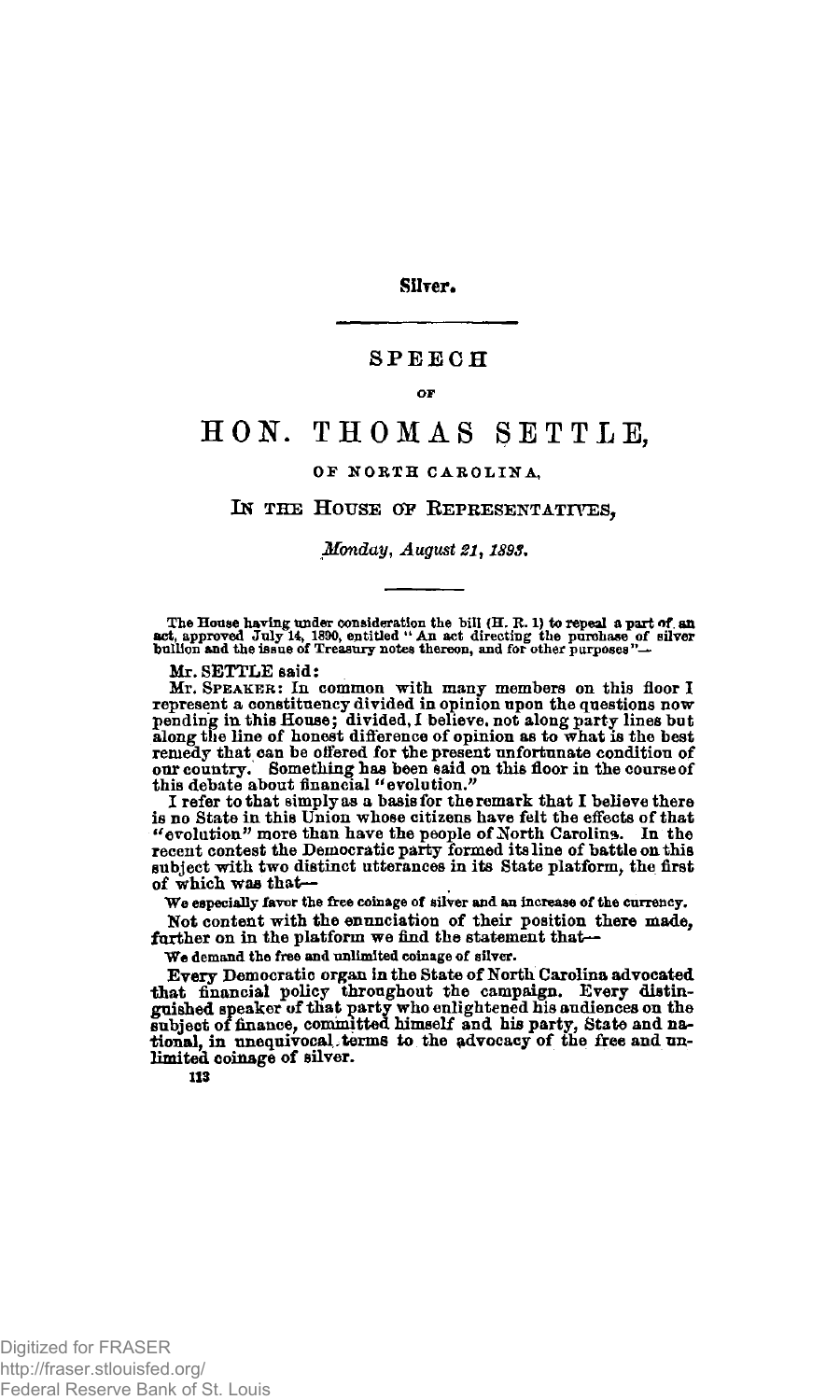The Republican party fought that campaign with the declaration that it was not in favor of tne free and unlimited coinage of silver under existing conditions, and that never would it come to that point until there was an international agreement fixing the ratio upon which the two metals should he coined; that the furthest they could ever go was to the enactment of some law looking to the coinage of the American product only.<br>In my campaign, on every stump from which I spoke, I took the

position that I was opposed to the free and unlimited coinage of silver under existing conditions, and that the furthest I could go was, as I have already stated; to favor the coinage of the American product. The Democratic party, with its line of battle formed otherwise, was successful in the nation as in North Carolina.

In less than four months after the inauguration of the Democratic President the Democratic press of North Carolina, almost without exception, certainly without important exception, had reversed their machinery, repudiated the doctrine of the free coinage of silver, said that it was unsound finance, and that they were opposed to it. Yearly every speake in conversation and in public utterance said xhat it was unwise and that he was opposed to it.

This condition of things, Mr. Speaker, continued to exist until<br>quite recently, when the distinguished representative from North<br>Carolina, who occupies a seat in the other Chamber, addressed a letter to one of the Farmers' Alliance orders in North Carolina, in which he said that he was for the platform which declared for the free and unlimited coinage of silver.

The Democratic speakers to whom I have referred joined issue with him. The Democratic press of North Carolina repudiated his utterances, said that they regretted exceedingly that that distinguished<br>gentleman could not follow his party, and denied the fact that the<br>Democratic platform adopted at Chicago committed the party to<br>the free and unlimited co ance, Mr. Speaker, of nearly every Democratic paper in North Caro-lina since the publication of Senator Vance's letter.

I quote two utterances of the Charlotte Observer, the leading Democratio paper of the State:

There is to be no free coinage of silver under this platform declaration, because it has been amply demonstrated since it was adjopted that under a system of free silver coinage parity demanded could not be maintained, th

gether upon terms of equality-or, as the platform has it, " of equal intrinsicand exchangeable value." We have no words with which to express our regret on account of the attitude taken by Senator Vance in his letter publ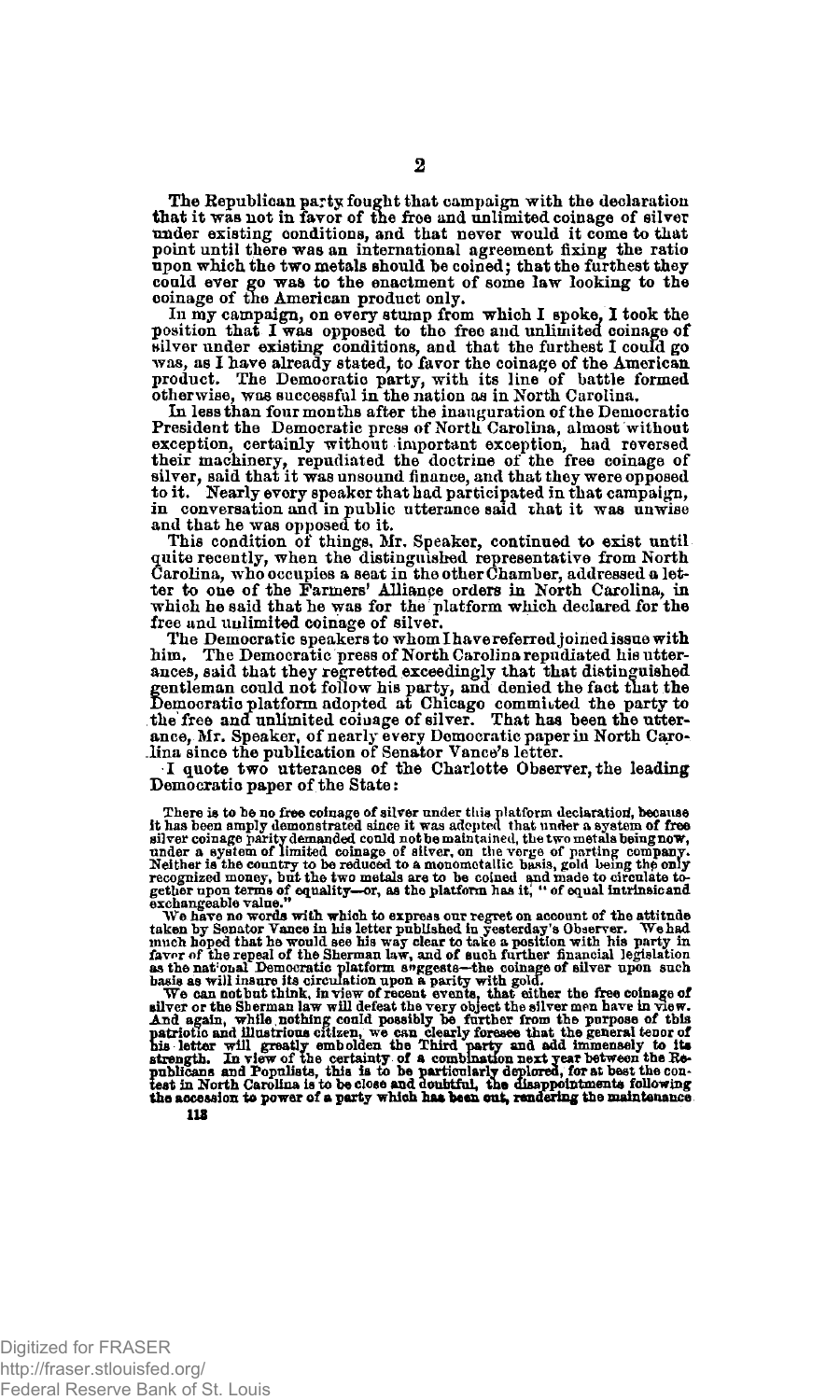of its position, in the first election thereafter, always uncertain. It would be idle<br>to deny that Senator Vance's public and deliberate avowal of sympathy with the<br>financial policy of the Farmers' Alliance complicates the

What has been the fruit of that publication? To-day there is an ominous silence on the part of the majority of the press of that State. Leading and prominent politicians are silent as a grave without a tombstone when called upon for a direct utterance as to the free and unlimited coinage of silver. They have reefed their sails and put themselves in shape to catch any breeze that may come along, so that after the action of Congress is had they may be able to say, "I told you so."<br>I believe that in North Carolina the opinion which I express

what Congress ought to do upon these pending questions. Numerous boards of trade and chambers of commerce have passed resolu-tions asking for unconditional repeal of the Sherman silver law. I believe that I voice almost the universal sentiment of the business interests of North Carolina when I say that they call for the repeal of the Sherman silver law.

What weight, Mr. Speaker, should the opinions of men engaged in business interests, whose lives have been devoted to the study of financial and economic questions, what weight, I ask, should their opinions have upon the questions pending now before Congress! I respectfully submit that the honest opinion candidly expressed of such are worth more, when we are seeking an intelligent solution of these questions, than the opinions of persons whose lives have not led them into that line of thought or research.

Something has been said upon this floor to the effect that the message of the President was inspired not by the voice of the toiling masses, the honest yeomanry of the land, as they are sometimes called in political campaigns, but that it had its inspiration from the banking institutions and the capitalists of this country. I believe, Mr. Speaker, that the voice of the toiling and laboring masses of my State call not for the free and unlimited coinage of silver; simply do they ask for an increase in the circulating medium of this country.

We are not wedded to the free coinage of silver. That is but one way suggested to increase the currency. Our demand is for an in-crease of the currency, and, as a Kepublican from the State of North Carolina, I voice the sentiment of the Republicans of that State when I say I am not willing that there shall be any increase of the currency that does not increase it with sound and good money [Applause]—money that is equal in debt paying and purchasing power in Maine and in Florida, on the shores of the Atlantic and on the shores of the Pacific. In every part of this country of ours must that money which increases the circulation be equally good and sound—not money which is shaved and discounted when it crosses a State line.

I believe, further, Mr. Speaker, that there is nothing so unwise as to advocate an increase of the currency of this country by the issue of a depreciated and ever-changing form of money. In my humble judgment we are not subserving the interest of the laboring classes when we increase the currency in that manner; for I believe firmly that the cheaper money, the fluctuating money, is always the money that finds the pockets of the poor man.

113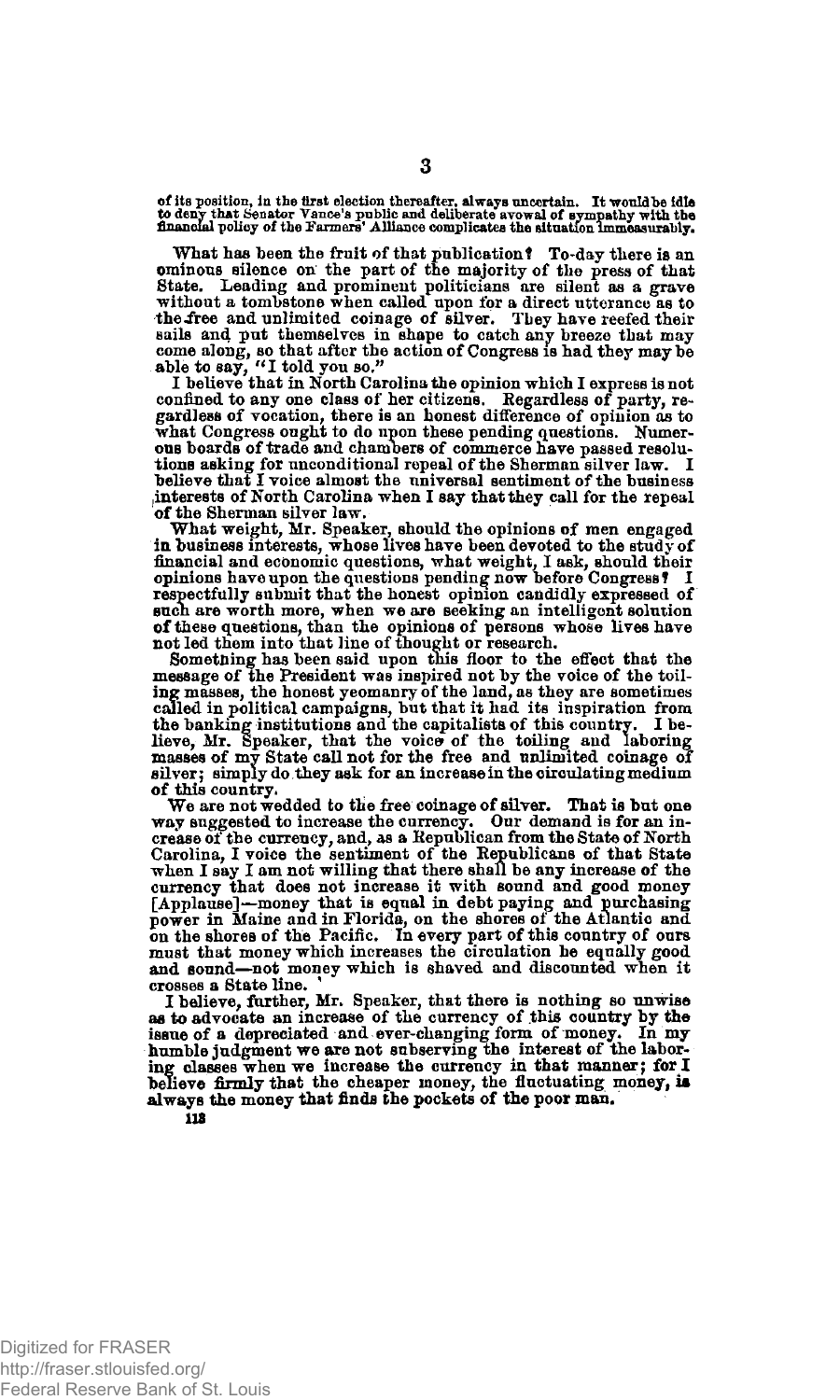The laboring man receives pay for his work in the depreciated coin; the farmer sells his products and receives in exchange depreciated coin; the fixed and stable currency of the country, constantly appreciating, is and always will be, by the inflexible laws of trade and commerce, hoarded in banks and under the control of the capitalists of a country that issues various forms of currency that can. not be maintained upon a parity.

So far, Mr. Speaker, from believing it to be in the interest of the toiling masses to increase the currency of this country with free silver, I believe no greater curse can befall them than a constantlychanging, ever-fluctuating money for the poor man, a fixed, perma-nent, constantly-appreciating money for the rich man.

Mr. Speaker, I had not intended to ask the attention of the House in this debate, thinking I would content myself with the opportunity of recording my vote, which would explain my attitude before my constituents. But we are summoned here to a feast by the proclamation of the President; and the majority of this House have prepared a bill of fare without consultation with us or inquiry of us as to what our appetites called for. We are bidden to eat what is put before us.

No opportunity is afforded any member of the minority here to offer a single amendment to the pending propositions. The order of debate, the bill of fare, is all prepared in a committee or conference,<br>the selection of which was without consultation with the minority.<br>Our opinions have not been consulted. Our views are disregarded. We are brought up here and our hands are attempted to be tied; and we are to vote simply upon the propositions which they submit. In debate even, we as the minority are not allowed to control a portion of the time.

I do not agree with those gentlemen who say that a vote for the unconditional repeal of the Sherman silver law now means the establishment of a single standard in this country. I believe that establishment of a single standard in this country. under existing conditions it is wholly impracticable to coin the world's silver at any of the ratios suggested by the gentlema n from Missouri without utterly revolutionizing our financial system, and instead of blessing, cursing the agricultural and laboring classes of our people.

Mr. Speaker, I have sat in this hall listening to these debates; loud, long, earnest, and appealing have been the utterances of the advocates of free silver in behalf of the "toiling masses" of this country. They speak as though they were shedding tears of sympathy which would cause the will not, then be damned."

Nothing short of the free coinage of silver will they agree to. Even those who advocate the free coinage of silver admit that the purchase clause of the Sherman silver law should be repealed. But<br>they say, "If you once repeal the purchasing clause of that law the<br>advantage which would thereby be given to the advocates of the<br>President's financial pol

That argument, it seems to me, proceeds upon an assumption of great virtue and wisdom on their side and an accusation of turpitude and ignorance on the side of all who differ with them. They have made, according to their argument, a "corner" on patriotism, **113**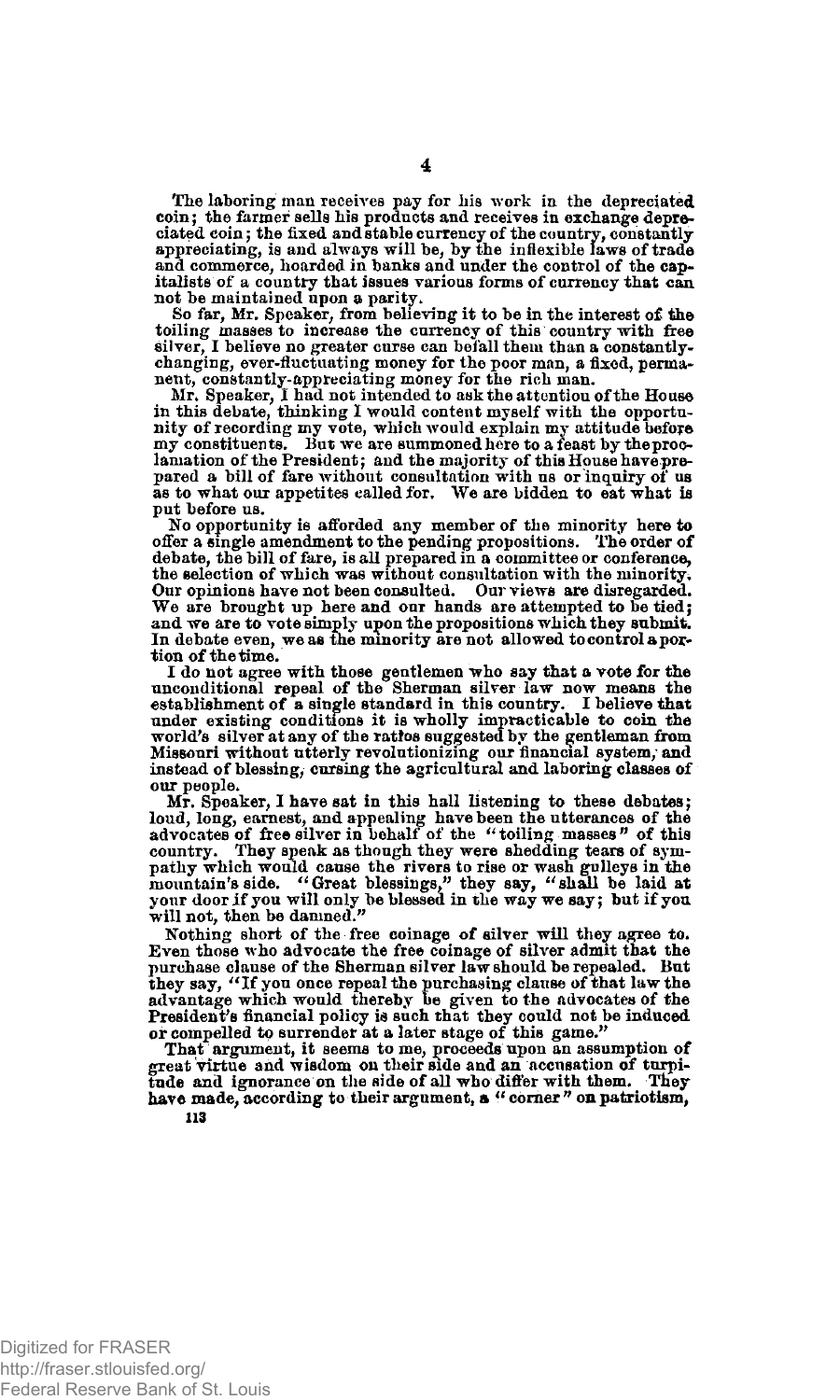and all who differ with them have none of that article about them. I believe, Mr. Speaker, that no lasting financial policy can be en-<br>acted at this time in one bill. It is a cherry of such dimensions that<br>we must take more than one bite at it. And I do not agree with the idea that if the purchasing clause be repealed no further financial legislation will follow at this session.

One reason assigned for the condition existing in this country at present by the Democrats who have spoken on this subject is what they call want of confidence. I had a vague idea of the meaning of that term before I came to this hall; but thanks to the members of the majority I have an enlarged and expanded idea of its significance now; and it seems to me that they have the disease in a more violent form than any other part of our country. They undertake to restore confidence.

They are the physicians ministering to our wants; they assume the responsibility of taking the initiative, and properly so, as they are in the majority. But how can they expect to restore "confidence" to the sick patient when they fall out among themselves,<br>and each physician accuses the other of prescribing medicine which will not build up and restore the patient, but which will kill.himf Yet, the free-silver men claim that it is the object and aim of all who differ with them to establish a single gold standard and bring<br>forth a train of disasters which I have not words to picture. The forth a train of disasters which I have not words to picture. gold advocates in that party charge the same motive upon the silver advocates. It does seem to-me, Mr. Speaker, that the condition in which the majority of this House finds itself to-day is ene which they have brought upon themselves with their eyes open.

When the President of the United States received their votes when they argued in his favor during the campaign—they had be-<br>fore them the letter which he had written just prior to his inaugu-<br>ration in 1884. They went to the polls with their eyes open and cast their ballots; and it does seem that the principle of law which declares that a juror shall not be permitted to impeach his verdict should estop them from the utterances they make on this floor. [Laughter and applause.]

I stand here, Mr. Speaker, certainly not endeavoring to correct any inconsistency on the part of the President, because in this matter, it seems to me, he is consistent and that his critics are inconsistent.

I listened to the gentleman from Colorado, I think it was, as he spoke advancing the ideas of his party, the Populists, when he said that, in comparison, this question of finance towered above the tariff question; that Wall street had its fingers on the throat of this coun-<br>try and was tightening its grasp; that Wall street's power over<br>money and men was without limit, and they were in touch with the Executive of the country in favor of a single gold standard. I could not help thinking, when listening to him, that if all that were true<br>we may reasonably conclude that with the immense power attributed<br>to the street Wall street might at least control the State of New

York.<br>
How was it, then, that in the convention at Chicago New York<br>
stood solidly opposed to the President throughout all of the ballots? If its interests are so selfish as they claim, if it has no heart that sympathizes with the masses of the people, why should we find the influence of that street steadily opposing the nomination of the President? It simply carries to my mind this fact, that the argu-113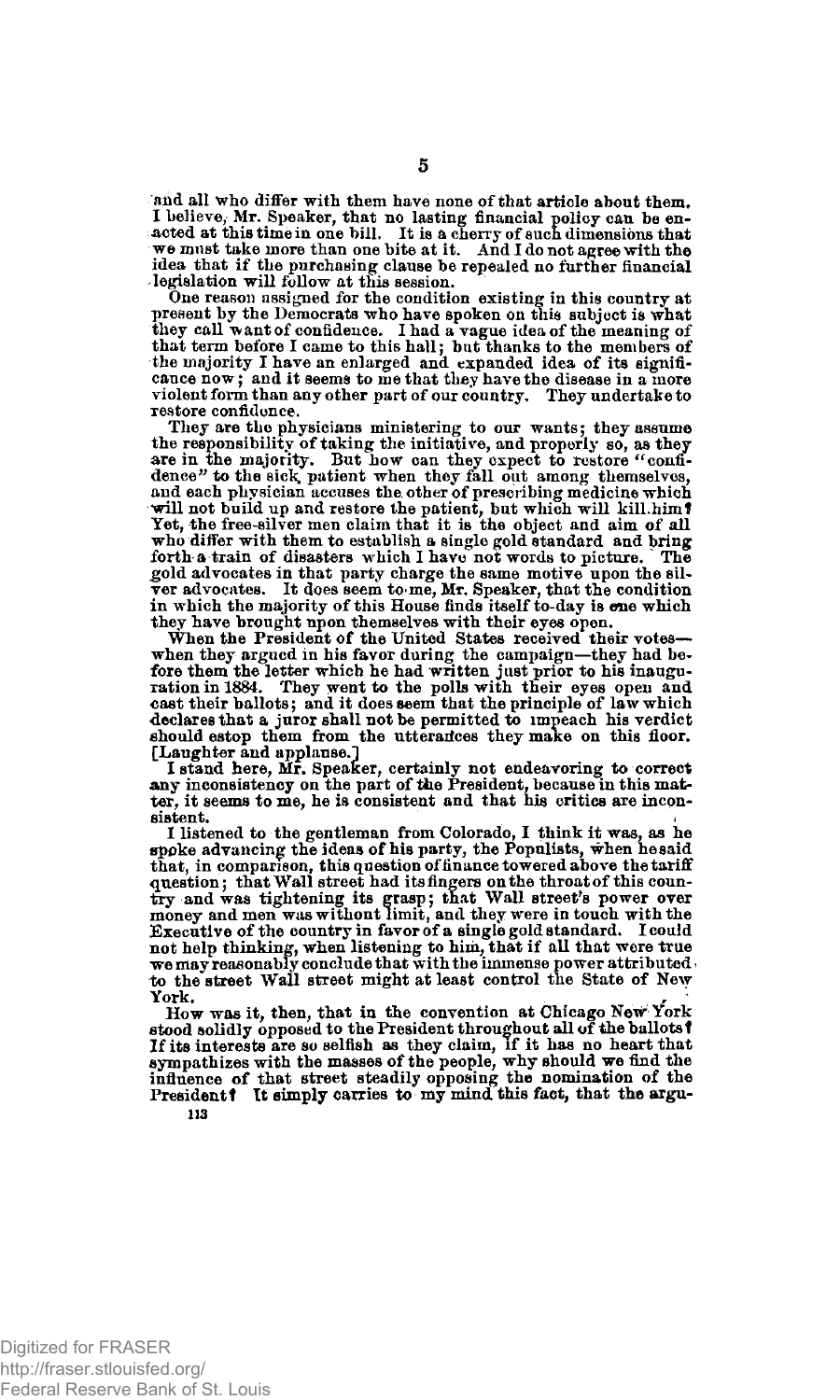ment advanced in favor of the free coinage of silver is an argument

like the straws at which drowning men are said to catch.<br>Now, sir, in the limited time allotted to me to express my views<br>on this pending question I can say but little else. I wish it to be<br>distinctly understood that I am in favor of striking down silver entirely as money in this country, but I stand now, as I stood during the last campaign before my constituents, unalterably opposed to the free coinage of the world's silver in the absence of an international agreement fixing the parity

between the two metals. [Applause.] I stand now, as I said then, unalterably opposed to the inflation of the currency of this country with a fluctuating and changeable money, believing that in that position I am on the side of the business interests of the country, and also on the side of the toiling, la-boring masses of our country. Because, Mr. Speaker, the laboring masses above all others need a fixed, permanent, and stable currency.

I know not how my friends on this side of the Chamber are going to vote on this question, but for myself, favoring an increase of the currency with good money, I shall record my vote in opposition to all the scheduled variety offered to us by the gentleman from Missionri and in favor o

ginia [Mr. WILSON]. [Applause.] Mr. ALLEN. If the gentleman has time 1 would like to know

what is his scheme to increase the currency?<br>Mr. BOUTELLE. The gentleman from North Carolina can hardly go outside of the present schedule that has been offered here by that side.

Mr. SETTLE. I do not recognize the responsibility of suggesting the road that leads out of this wilderness as resting with the minority on this floor. [Applause.] But I say that had you not tied our hands and cut us off fr

rency with good and sound money. [Applause.]<br>One remedy that might be suggested, and the proposition I would<br>like an opportunity to vote upon, would be the free coinage of the<br>American product, protected by a tariff on any Ohio [Mr. JOHNSON] of private holders of Government bonds in the United States hypothecating them with the Treasury and receiving Treasury notes to the full value of the bond, said bond to draw no interest while so deposited, with power at any time subsequently

to redeem the bonds. [Renewed applause.] That far I would go, I will say in answer to the gentleman from Mississippi, not recognizing the responsibility as resting upon this side, under the circumstances, for proposing any plan in this emergency. [Applause.]

**113** 

Digitized for FRASER http://fraser.stlouisfed.org/ Federal Reserve Bank of St. Louis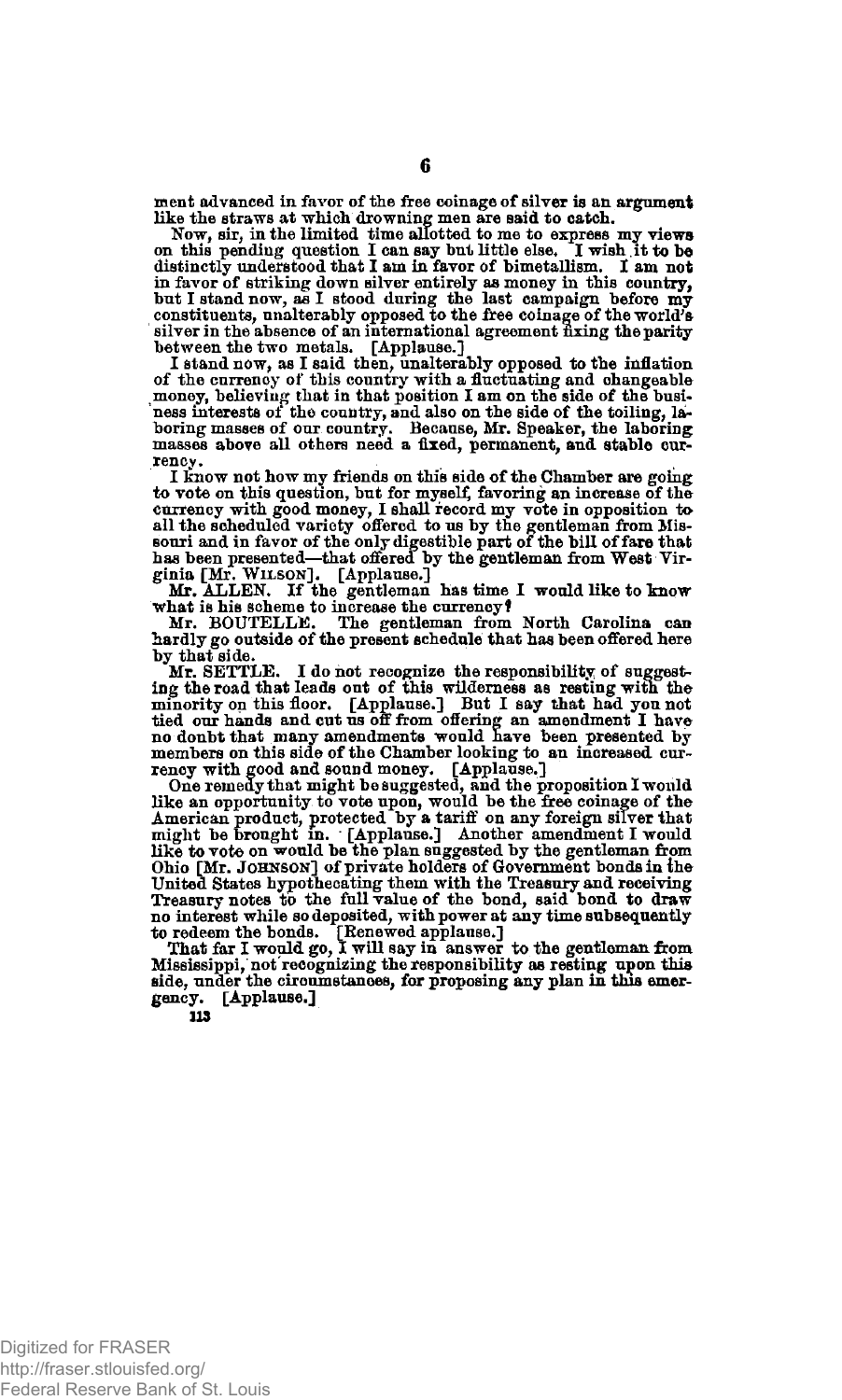| Calendar years.         | Gold.                          | Silver (colning<br>(value).    | Total.                         |
|-------------------------|--------------------------------|--------------------------------|--------------------------------|
|                         | \$106,407,000                  | \$328, 860, 000                | \$435, 267, 000                |
| 1801–1810…………………………     | 118, 152, 000                  | 371, 677, 000                  | 489, 829, 000                  |
| <u>1811-1820</u>        | 76, 063, 000                   | 224, 786, 000                  | 300, 849, 000                  |
| .1821-1830<br>1831-1840 | 94, 479, 000<br>134, 841, 000  | 191, 444, 000<br>274, 930, 000 | 285, 923, 000<br>409, 771, 000 |
|                         | 291, 144, 000                  | 259, 520, 000                  | 550. 664. 000                  |
|                         | 27, 100, 000                   | 39, 000, 000                   | 66, 100, 000                   |
| 1850                    | 44, 450, 000                   | 39. OOO. COO                   | 83. 450. 000                   |
| 1851                    | 67, 600, 000                   | 40, 000, 000                   | 107, 600, 000                  |
| 1852 <b></b> .          | 132, 750, 000                  | 40, 600, 000                   | 173, 350, 000                  |
| 1853                    | 155, 450, 000                  | 40, 600, 000                   | 196, 050, 000                  |
| 1855 <b></b> .          | 127, 450, 000<br>135, 075, 000 | 40, 600, 000<br>40, 600, 000   | 168, 050, 000<br>175, 675, 000 |
|                         | 147. 600, 000                  | 40. 650, 000                   | 188, 250, 000                  |
|                         | 133, 275, 000                  | 40, 650, 000                   | 173, 925, 000                  |
|                         | 124, 650, 000                  | 40, 650, 000                   | 165, 300, 000                  |
|                         | 124, 850, 000                  | 40,750,000                     | 165, 600, 000                  |
| 1860                    | 119, 250, 000                  | 40, 800, 000                   | 160.050,000                    |
|                         | 113, 800, 000                  | 44, 700, 000                   | 158, 500, 000                  |
| 1862                    | 107, 750, 000<br>106, 950, 000 | 45, 200, 000<br>49, 200, 000   | 152. 950. 000<br>156, 150, 000 |
| 1864                    | 113, 000, 000                  | 51, 700, 000                   | 164, 700, 000                  |
|                         | 120, 200, 000                  | 51, 550, 000                   | 172, 150, 000                  |
| 1866                    | 121, 100, 000                  | 50, 750, 000                   | 171, 850, 000                  |
| 1867                    | 104, 025, 000                  | 54, 225, 000                   | 158, 250, 000                  |
| 1868                    | 109, 725, 000                  | 50, 225, 000                   | 159, 950, 000                  |
|                         | 106, 225, 000                  | 47, 500, 000                   | 153, 725, 000                  |
| 1870 <b></b>            | 106, 850, 000<br>107, 000, 000 | 51. 575. 000<br>61, 050, 000   | 158, 425, 000<br>168, 050, 000 |
|                         | 99, 600, 000                   | 65, 250, 000                   | 164, 850, 000                  |
|                         | 96, 200, 000                   | <b>81, 800, 000</b>            | 178.000.000                    |
|                         | 90, 750, 000                   | 71, 500, 000                   | 162, 250, 000                  |
|                         | 97, 500, 000                   | 80, 500, 000                   | 178, 000, 000                  |
|                         | 103, 700, 000                  | 87. 600. 000                   | 191, 300, 000                  |
|                         | 114,000,000                    | 81, 000, 000<br>95, 000, 000   | 195, 000, 000<br>214, 000, 000 |
|                         | 119, 000, 000<br>109, 000, 000 | 96, 000, 000                   | 205, 000, 000                  |
| 1880                    | 106, 500, 000                  | 96, 700, 000                   | 203, 200, 000                  |
|                         | 103,000,000                    | 102, 000, 000                  | 205, 000, 000                  |
|                         | 102, 000, 000                  | 111, 800, 000                  | 213, 800, 000                  |
|                         | 95, 400, 000                   | 115, 300, 000                  | 210, 700, 000                  |
|                         | 101, 700, 000                  | 105, 500, 000                  | 207, 200, 000                  |
|                         | 108, 400, 000<br>106, 000, 000 | 118, 500, 000<br>120, 600, 000 | 226, 900, 000<br>226, 600, 000 |
|                         | 105, 775, 000                  | 124, 281, 000                  | 230. 056. 000                  |
| 1888. <b>.</b>          | 110, 197, 000                  | 140, 700, 000                  | 250, 903, 000                  |
|                         | 123, 489, 000                  | 162, 159, 000                  | 235, 618, 000                  |
|                         | 113, 150, 000                  | 172, 235, 000                  | 285, 385, 000                  |
|                         | 120, 519, 000                  | 186, 733, 000                  | 307, 252, 000                  |
|                         | 130, 817, 000                  | 196, 605, 000                  | 327, 422, 000                  |
| Total <i></i> .         | 5, 633, 906, 000               | 5, 104, 961, 000               | 10, 738, 869, 000              |

*Production of gold and silver in the world, 179B-189S.* 

**TREASURY DEPARTMENT,**  *Bureau of the Mint, August 16,1893.* 

**113**